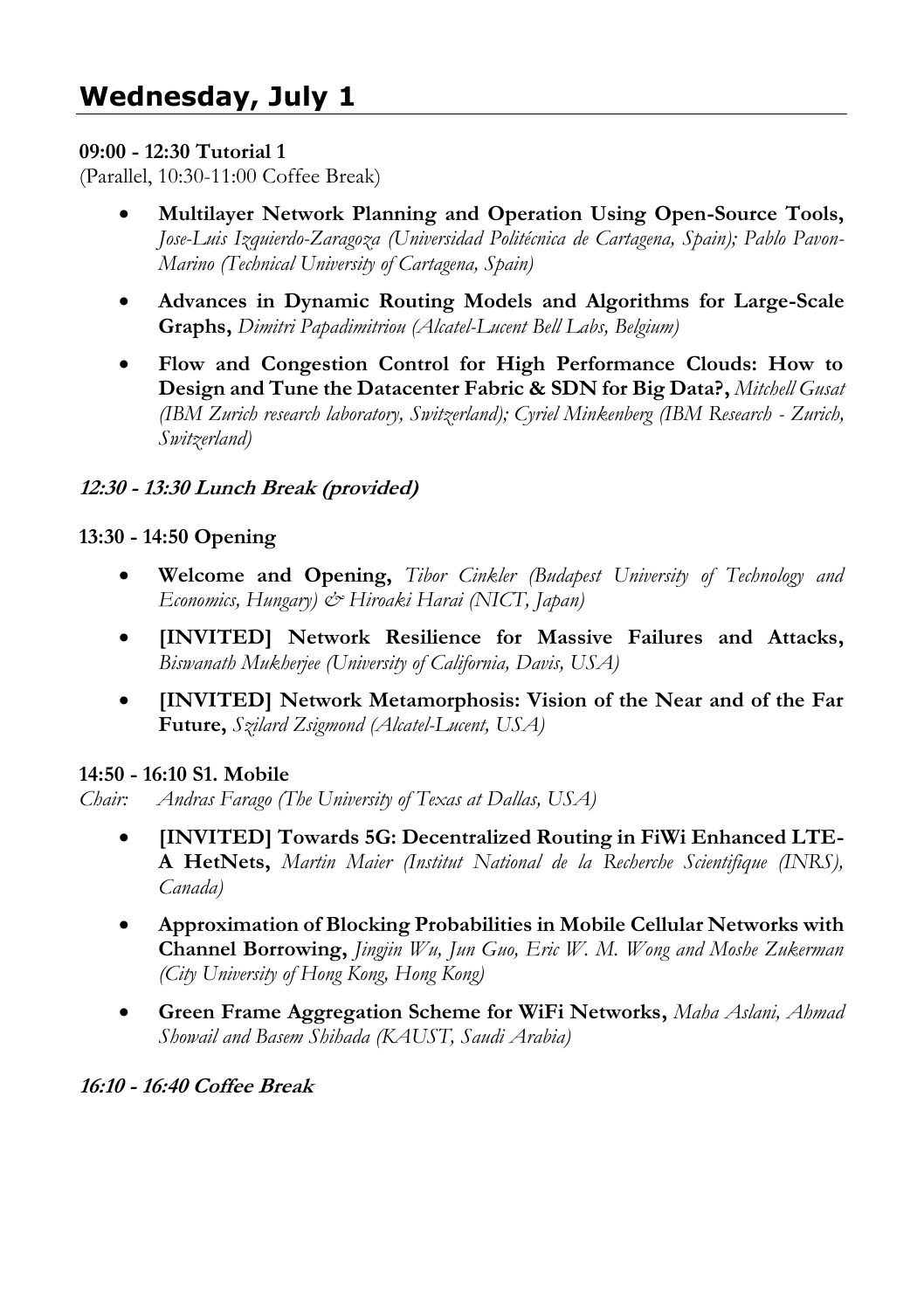#### **16:40 - 18:25 S2. Routing and Multi-stage Networks**

*Chair: Eiji Oki (The University of Electro-Communications, Japan)* 

- **[INVITED] Two-phase Routing for Load Balancing in Lossless and Lossy Networks,** *Aleksandra Smiljanić (University of Belgrade, Serbia); Natasa Maksic and Marija Antic (Belgrade University, Serbia)*
- **Bridge Priority Provisioning for Maximizing Equal Cost Shortest Path Availability,** *Ting-Chao Hou and Yu-Cheng Tsao (National Chung Cheng University, Taiwan)*
- **Robust Network Flow Against Attackers with Knowledge of Routing Method,** *Vorapong Suppakitpaisarn (The University of Tokyo & JST, ERATO, Kawarabayashi Large Graph Project, Japan); Wenkai Dai (Universitat des Saarlandes, Germany); Jean-François Baffier (National Institute of Informatics & Tohoku University, Japan)*
- **Multi-Option, Multi-Class Path Scheduling Methods for Advance Reservation Systems,** *Elahe Soltanaghaei and Malathi Veeraraghavan (University of Virginia, USA)*
- **"Don't Let the Stack Get Stuck": A Novel Approach for Designing Efficient Stackable Routers,** *Jose Yallouz and Gideon Blocq (Technion - Israel Institute of Technology, Israel); Aviran Kadosh (Marvell Israel, Israel); Yoram Revah (Industry-Marvell Israel, Israel); Ariel Orda (Technion, Israel)*

**19:00 - 21:00 Welcome Reception**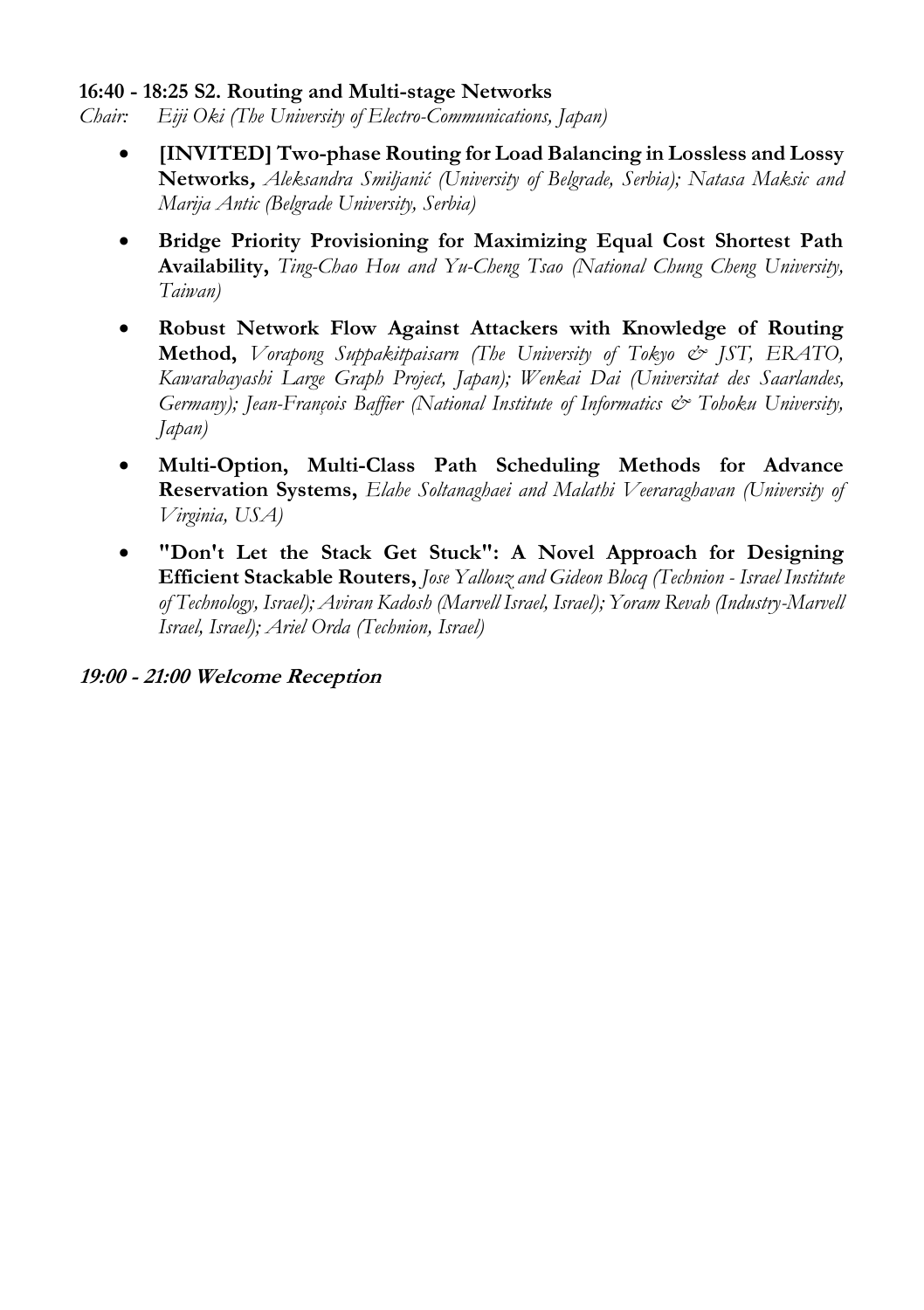# **Thursday, July 2**

#### **09:00 - 10:25 S3. Routers and Switches**

*Chair: Aleksandra Smiljanić (Belgrade University, Serbia)*

- **Next Generation Resilient Redundant Router,** *Hristo Asenov and Chase Cotton (University of Delaware, USA)*
- **Developing Layer 3 Switch with 100 Gbps Optical Packet Interface,** *Kenji Fujikawa (National Institute of Information and Communications Technology, Japan); Hideaki Furukawa (NICT, Japan); Kazuo Sugai and Takayuki Muranaka (ALAXALA Networks Corporation, Japan); Hiroaki Harai (National Institute of Information and Communications Technology, Japan)*
- **Experimental Study of a Low-Delay Ethernet Switch for Real Time Networks,** *Yoshifumi Hotta and Ayako Inoue (Mitsubishi Electric, Japan); Hiroshi Bessho (Mitsubishi Electric Corporation, Japan); Christophe Mangin (Mitsubishi Electric, France); Ryusuke Kawate (Mitsubishi Electric Corp, Japan)*
- **C-GEP: 100Gbit/s Capable, FPGA-based, Reconfigurable Networking Equipment,** *Pál Varga (Budapest University of Technology and Economics, Hungary); László Kovács (AITIA International Inc., Hungary); Tamás Tóthfalusi and Péter Orosz (University of Debrecen, Hungary)*

#### **10:25 - 10:55 Coffee Break**

#### **10:55 - 13:00 S4. Survivability**

*Chair: János Tapolcai (Budapest University of Technology and Economics, Hungary)* 

- **[INVITED] Dimensioning Optical Clouds with Shared-Path Shared-Computing (SPSC) Protection,** Carlos Natalino Silva (UFPA & LPRAD, Brazil); Paolo Monti (KTH Royal Institute of Technology, Sweden); Luis Amorino Franca (National Institute of Spatial Research, Brazil); Marija Furdek and Lena Wosinska (KTH Royal Institute of Technology, Sweden); Carlos Renato Francês (Universidade Fereral do Para, Brazil); Joao Crisostomo Weyl Costa (UFPA, Brazil)
- **Disaster-Resilient Control Plane Design and Mapping in Software-Defined Networks,** Saadet Savas (University of California- Davis, USA); Massimo Tornatore (Politecnico di Milano & University of California, Davis, Italy); M. Farhan Habib (University of California, Davis, USA); Pulak Chowdhury (University of California, Davis & Ennetix Inc., USA); Biswanath Mukherjee (University of California, Davis, USA)
- **Probabilistic Region Failure-Aware Data Center Network Placement,**  Lisheng Ma (Future University Hakodate, Japan); Xiaohong Jiang (Future University-Hakodate, Japan); Achille Pattavina (Politecnico di Milano, Italy); Norio Shiratori (Tohoku University, Japan)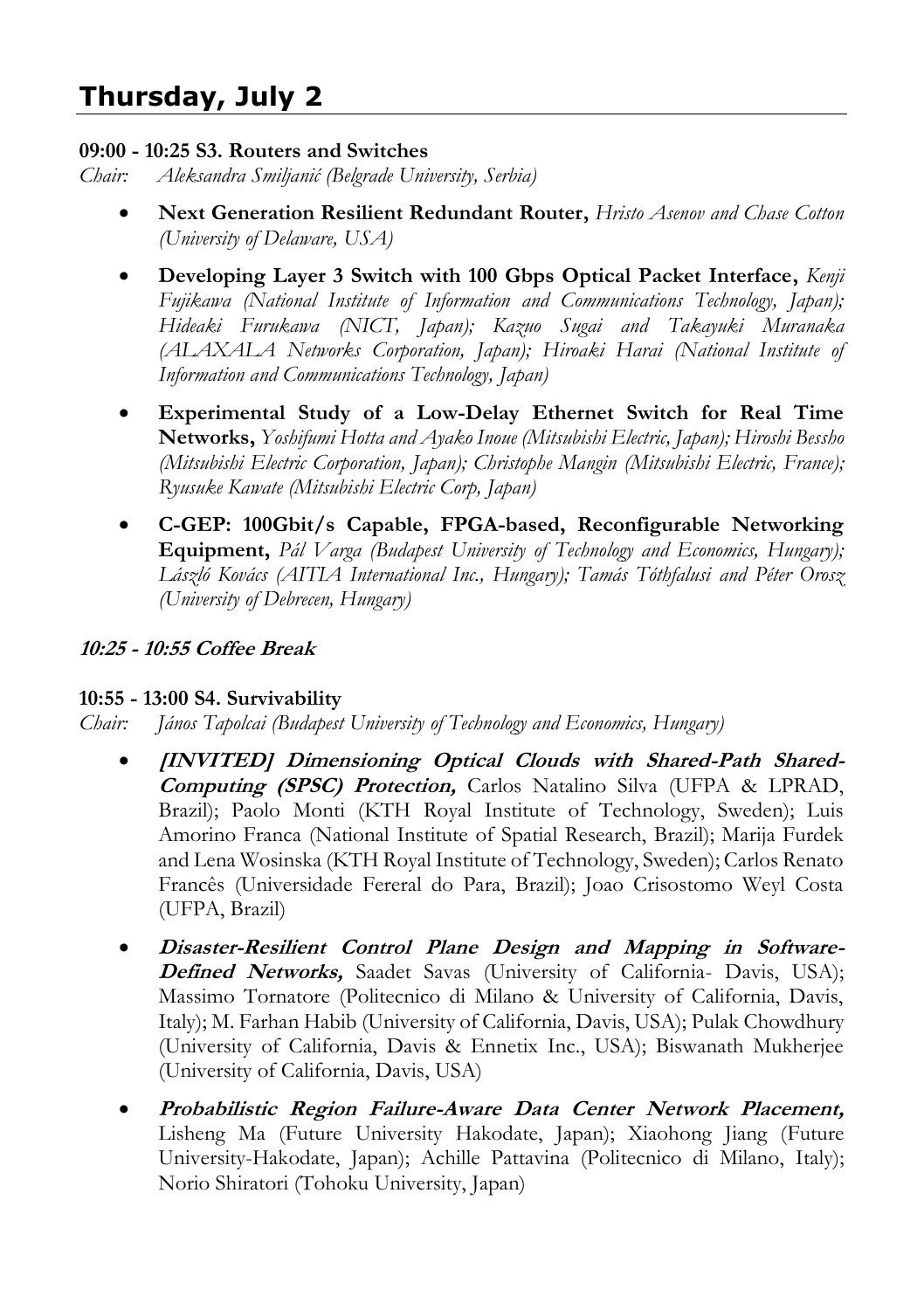- **A Heuristic Algorithm for Network-Wide Local Unambiguous Node Failure Localization,** László Gyimóthi and János Tapolcai (Budapest University of Technology and Economics, Hungary)
- **On the Dimensioning of Survivable Optical Metro/Core Networks with Dual-Homed Access,** Jose-Luis Izquierdo-Zaragoza (Universidad Politécnica de Cartagena, Spain); Marija Furdek (KTH Royal Institute of Technology, Sweden); Avishek Nag (Trinity College Dublin, Ireland); Paolo Monti and Lena Wosinska (KTH Royal Institute of Technology, Sweden); Pablo Pavon-Marino (Technical University of Cartagena, Spain)
- **Fault-tolerant Cell Dispatching for Onboard Space-Memory-Memory Clos-Network Packet Switches,** Kai Liu, Jian Yan and Jianhua Lu (Tsinghua University, P.R. China)

# **13:00 - 14:00 Lunch Break (provided)**

# **14:00 - 15:15 Panel: SDN/NFV for 5G and Future Internet**

*Chair: Kohei Shiomoto (NTT, Japan)* 

# **Panelists:**

- Andras Csaszar (Ericsson, Hungary)
- Mitchell Gusat (IBM Zurich, Switzerland)
- Hiroaki Harai (NICT, Japan)
- Eiji Oki (UEC, Japan)
- Dimitri Papadimitriou (Alcatel-Lucent, Belgium)
- Pjer Vuckovic (Telenor, Serbia)

#### **15:15 - 15:30 Two-Minute Announcement of Demonstrations**

*Chair: Balázs Sonkoly (Budapest University of Technology and Economics, Hungary)* 

- **The System for Large Networks Emulation with OSPF/BGP Routers Based on LXC,** *Marek Michalski (Poznan University of Technology & Chair of Communication and Computer Networks, Poland); Kamil Cieślak and Maciej Polak (Poznan University of Technology, Poland)*
- **Looking for correlation between SPAM and visits on your websites,** *Marek Michalski (Poznan University of Technology & Chair of Communication and Computer Networks, Poland)*
- **MagicBox: An Intelligent Caching-Enabled Mobile Router/Server,** *Yaning Liu and Zhe Li (JCP-Connect, France); Jean-Charles Point (JCP-Connect SAS, France)*
- **ERFS: The Fastest x86 OpenFlow Dataplane in the World,** *Gergely Pongrácz (Ericsson Research, Hungary)*
- **Net2Plan: An Open-Source Multilayer Network Planning Tool and In-Operation Simulator,** *Jose-Luis Izquierdo-Zaragoza (Universidad Politécnica de Cartagena, Spain); Pablo Pavon-Marino (Technical University of Cartagena, Spain)*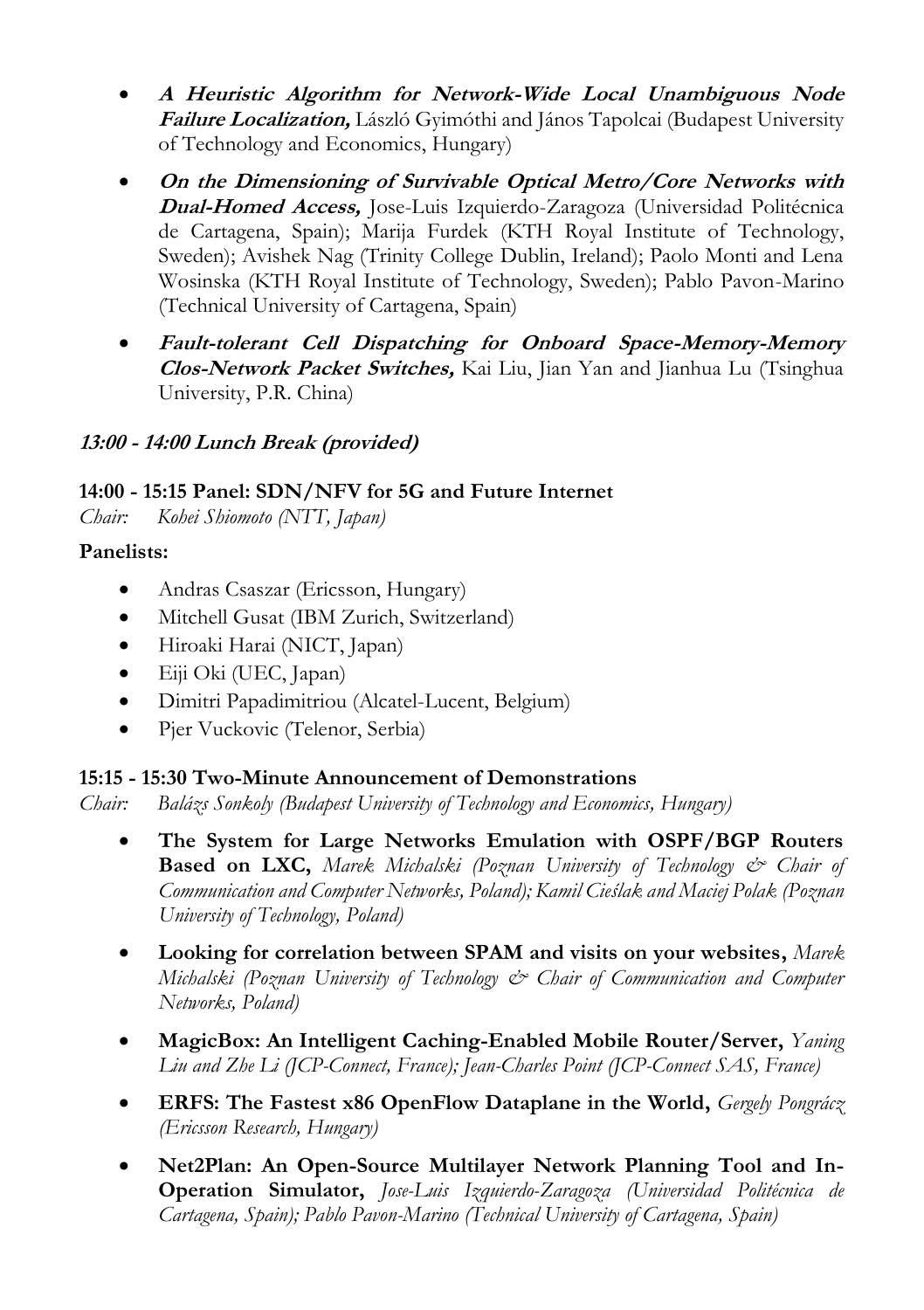- **100 Gbit/s network monitoring with on-the-fly reconfigurable rules for multi-encapsulated packets,** Tamás Tóthfalusi and *László Kovács (AITIA International Inc., Hungary); Péter Orosz and Pál Varga (Budapest University of Technology and Economics, Hungary)*
- **Network initiated Wi-Fi LTE handovers with Multipath TCP,** *Ákos Ladányi (Budapest University of Technology and Economics, Hungary); Péter Olaszi (AITIA International, Inc., Hungary); Pál Varga and Tibor Cinkler (Budapest University of Technology and Economics, Hungary)*

#### **15:30 - 16:15 Demonstrations with Coffee Break**

#### **16:15 - 18:00 Fixed Mobile Convergence: Paving the road towards 5G**

- *Chair: Annie Gravey (Telecom Bretagne, France)* 
	- **On Connection Control and Traffic Optimisation in FMC Networks,** *Younes Khadraoui and Xavier Lagrange (Institut Mines Telecom / Telecom Bretagne & IRISA, France); Stefan Höst (Lund University, Sweden); Thomas Monath (Deutsche Telekom AG, Germany)*
	- **MPTCP Solution for Seamless Local SIPTO Mobility,** *Souheir Eido, Pratibha Mitharwal and Annie Gravey (Institut Mines Telecom - Telecom Bretagne, France); Christophe Lohr (Telecom Bretagne, France)*
	- **Control Theory Based Interface Selection Mechanism in Fixed-Mobile Converged Network,** *Yue LI (University of Rennes 1 & Orange Labs, France); Yassine Hadjadj-Aoul (University of Rennes 1, France); Philippe Bertin (Orange Labs, France); Gerardo Rubino (INRIA, France)*
	- **A Modern Approach to Fixed Mobile Convergence on the Universal Access Gateway,** *Anthony Magee (ADVA Optical Networking, United Kingdom)*
	- **Power saving tradeoffs in a multi-operator scenario,** *Ákos Ladányi, Tibor Cinkler and Attila Mitcsenkov (Budapest University of Technology and Economics, Hungary); Dirk Breuer (Deutsche Telekom T-Labs, Germany)*

#### **18:30 - 20:30 Budapest Sightseeing**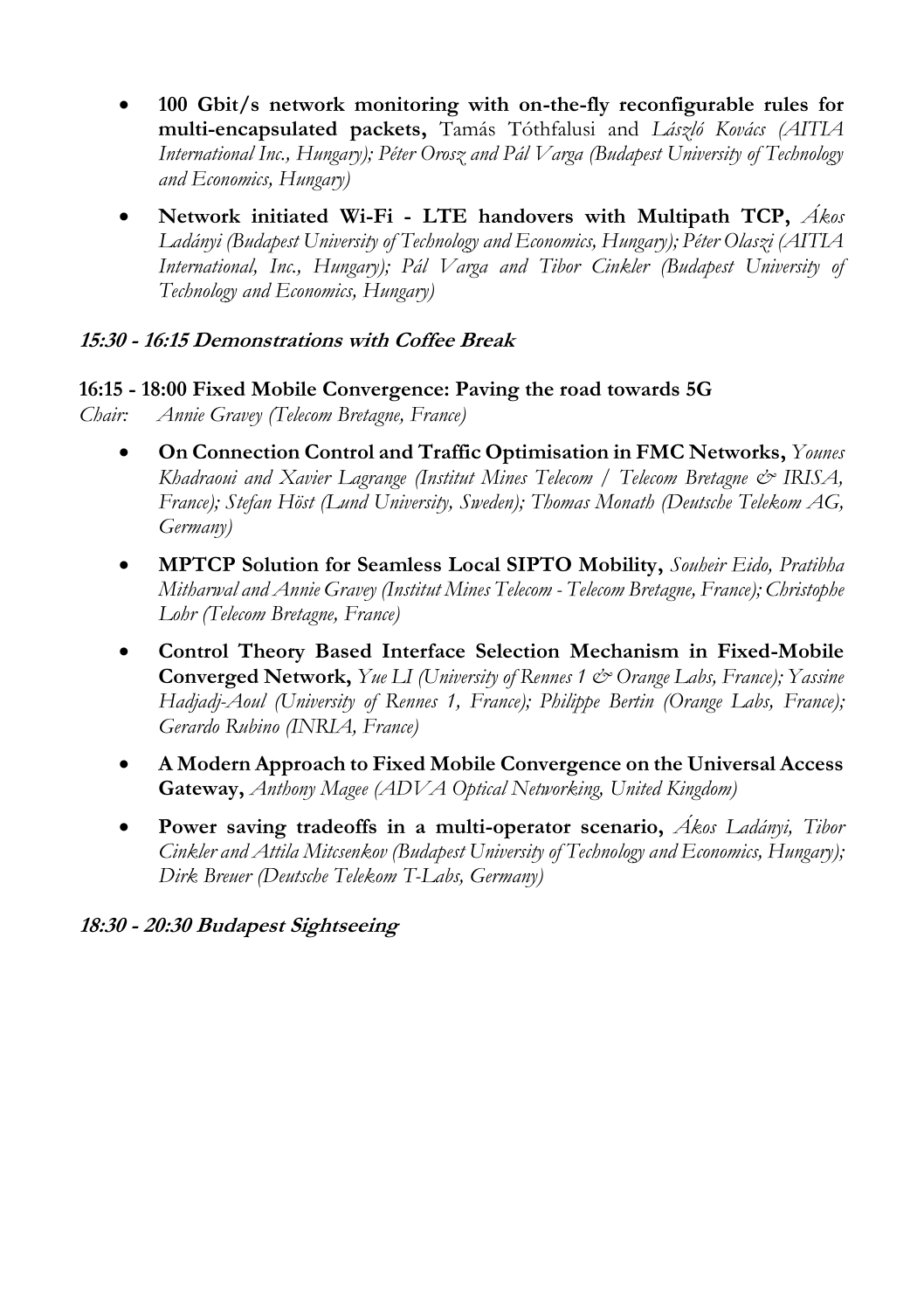#### **09:00 - 10:45 S5. Measurement, TCP, and Scheduling**

*Chair: Hiroaki Harai (National Institute of Information and Communications Technology, Japan)* 

- **SONAR: A Scalable Stream-oriented System for Real-time Network Traffic Measurements,** *Jun Liu, Dr., Yutan Du and Jie Yang (Beijing University of Posts and Telecommunications, P.R. China); Nirwan Ansari (NJIT, USA)*
- **Investigating Structure of Modern Web Traffic,** *Noriaki Kamiyama (Osaka University & NTT Network Technology Laboratories, Japan); Yuusuke Nakano and Kohei Shiomoto (NTT, Japan); Go Hasegawa, Masayuki Murata and Hideo Miyahara (Osaka University, Japan)*
- **On Packet Scheduling of MPTCP for Collaborative Bandwidth Sharing,** *Kun-chan Lan (National Cheng Kung University, Taiwan)*
- **Global Synchronization Protection for Bandwidth Sharing TCP Flows in High-Speed Links,** *Wolfram Lautenschlaeger (Alcatel-Lucent, Germany); Andrea Francini (Bell Labs, Alcatel-Lucent, USA)*
- **LAWIN: a Latency-AWare InterNet Architecture for Latency Support on Best-Effort Networks,** *Katsushi Kobayashi (University of Tokyo, Japan)*

# **10:45 - 11:15 Coffee Break**

#### **11:15 - 13:00 S6. Switches and Virtualization**

*Chair: Kohei Shiomoto (NTT, Japan)* 

- **[INVITED] Universal Node: Towards a High-Performance NFV Environment,** Gergely Pongrácz (Ericsson Research, Hungary)
- **Stateful Openflow: Hardware Proof of Concept,** *Salvatore Pontarelli (CNIT/Universita di Roma Tor Vergata, Italy); Marco Bonola and Giuseppe Bianchi (University of Rome "Tor Vergata", Italy); Antonio Capone (Politecnico di Milano, Italy); Carmelo Cascone (Politecnico di Milano & Ecole Polytechnique de Montreal, Italy)*
- **An Efficient Method to Manage Flow Lookup Tables Under Registration Frequency Constraints,** *Satoshi Nishiyama (NTT, Japan); Takeshi Osaka (Nippon Telegraph and Telephone corp. & Network Service Systems Lab., Japan); Ichiro Kudo (NTT, Japan)*
- **Arbitrary Packet Matching in OpenFlow,** *Simon Jouet, Richard Cziva and Dimitrios P Pezaros (University of Glasgow, United Kingdom)*
- **Performance Optimization of Load Imbalanced Workloads in Large Scale Dragonfly Systems,** *Bogdan Prisacari (IBM Research - Zurich & ETH Zurich, Switzerland); German Rodriguez and Cyriel Minkenberg (IBM Research - Zurich, Switzerland); Marina Garcia, Enrique Vallejo and Ramon Beivide (University of Cantabria, Spain)*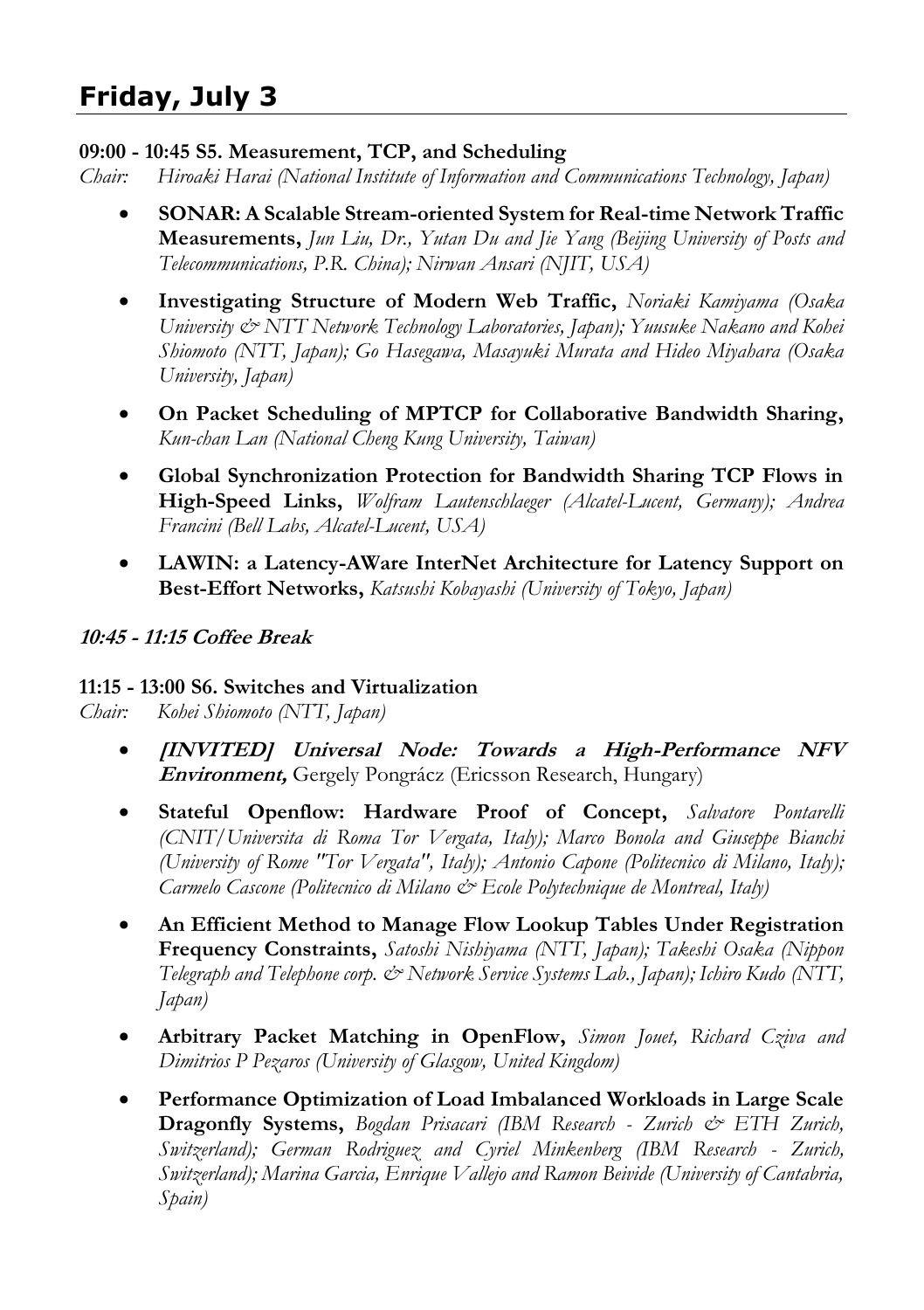# **13:00 - 14:00 Lunch Break (provided)**

# **14:00 - 16:05 S7. Optical Metro/Core**

*Chair: Szilard Zsigmond (Alcatel-Lucent, USA)* 

- **[INVITED] Burst Optical Signal Transmission on Optical Packet and Circuit Integrated Network,** *Hideaki Furukawa (NICT, Japan)*
- **The Strict-Sense Nonblocking Elastic Optical Switch,** *Wojciech Kabacinski (Poznan University of Technology, Poland); Marek Michalski (Poznan University of Technology & Chair of Communication and Computer Networks, Poland); Mustafa Abdulsahib (Poznan University Of Technology, Poland)*
- **Optimizing Link Spectrum Occupancy in Elastic Optical Networks,** *Jaume Comellas, Marc Ruiz and Gabriel Junyent (Universitat Politècnica de Catalunya, Spain)*
- **P-Cycle Design Without Candidate Cycle Enumeration in Mixed-Line-Rate Optical Networks,** *Min JU (Shanghai Jiao Tong University & University of Avignon and Pays de Vaucluse, P.R. China); Fen Zhou (University of Avignon, France); Zuqing Zhu (University of Science and Technology of China, P.R. China); Shilin Xiao (Shanghai Jiao Tong University, P.R. China)*
- **Optimal Regenerator Placement for Path Protection in Impairment-Aware WDM Networks,** *Ripudamanlall Ramlall, Quazi R Rahman, Subir Bandyopadhyay and Yash Aneja (University of Windsor, Canada)*
- **The Perfect Match: Optical Bypass and SDN Partitioning,** *Marcel Caria (Technische Universität Braunschweig, Germany); Admela Jukan (Technische Universität Carolo-Wilhelmina zu Braunschweig, Germany)*

#### **16:05 - 16:35 Coffee Break**

#### **16:35 - 18:20 S8. Mobile and Access**

*Chair: Martin Maier (Institut National de la Recherche Scientifique (INRS), Canada)* 

- **[INVITED] Topology Analysis of Multi-Hop Wireless Networks,** *Andras Farago (The University of Texas at Dallas, USA)*
- **Combinatorial Error Detection in Linear Encoders,** *Éva Hosszu (MTA-BME Future Internet Research Group, High Speed Networks Laboratory, Budapest University of Techn, Hungary); Christina Fragouli (UCLA, USA); János Tapolcai (MTA-BME Future Internet Research Group, High Speed Networks Laboratory, Budapest University of Techn, Hungary)*
- **ICN Based Shared Caching in Future Converged Fixed and Mobile Network,** *Zhe Li (JCP-Connect, France); Jean-Charles Point (JCP-Consult, France); Selami Çiftçi and Onur Eker (Argela Technologies, Turkey); Giulia Mauri, Marco Savi and Giacomo Verticale (Politecnico di Milano, Italy)*
- **Blind Void Filling in LR-EPONs: How Efficient It Can Be?** *Amr Elrasad and Basem Shihada (KAUST, Saudi Arabia)*

# **19:00 - 22:00 Conference Dinner**